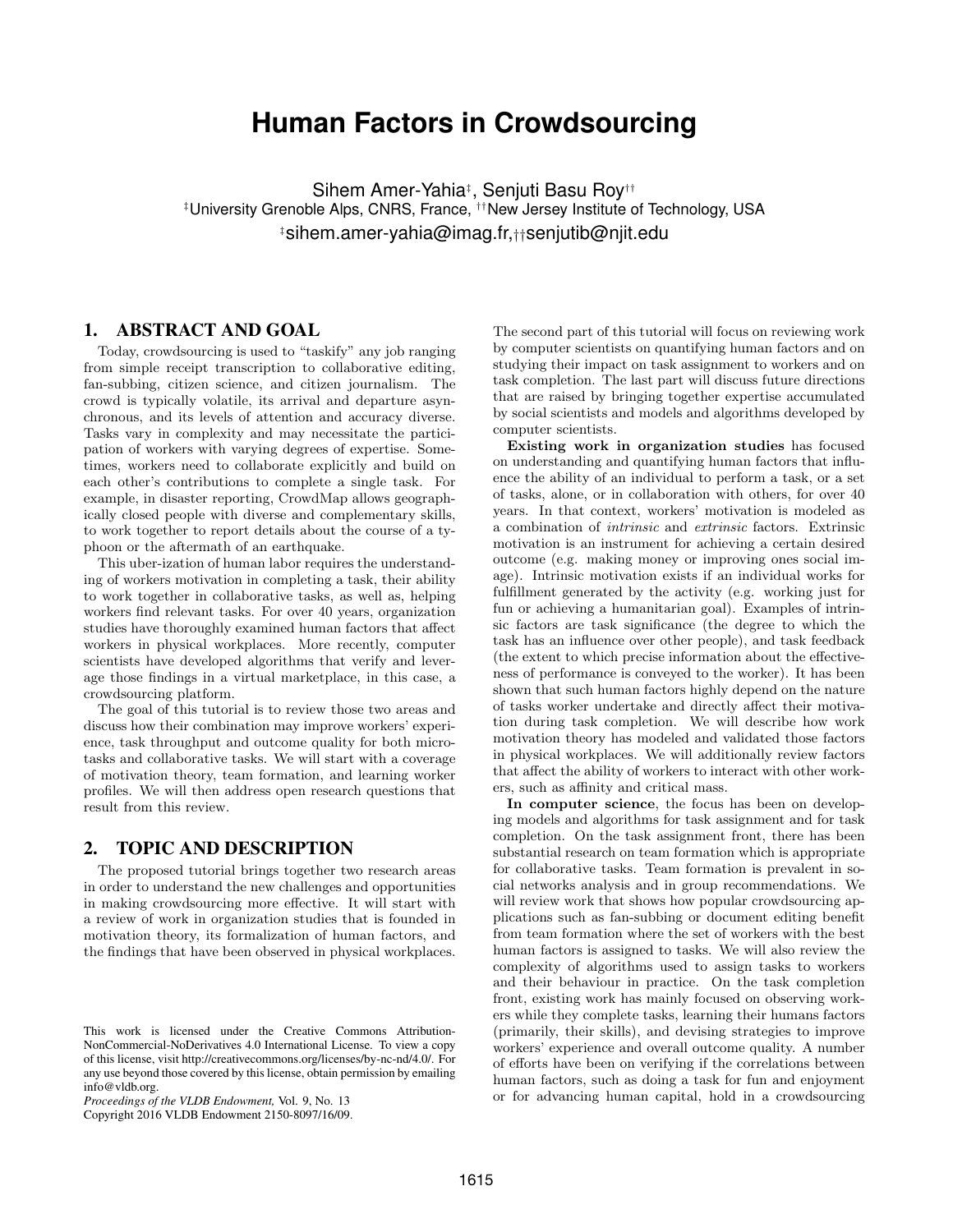marketplace. In order to keep workers interested in task completion, existing work proposed incentivizing workers for long-lasting tasks or entertaining workers during task completion.

Despite recent advances in computer science on crowdsourcing models and algorithms, there is still a gap to fill in how to best leverage findings from organization studies and marketplace design on a crowdsourcing platform. This tutorial will be dedicated to bridging that gap.

## 3. DURATION AND SESSIONS

The turorial will last 90mn. It will review relevant work in organization studies and in computer science and will decidate 40mn to new opportunities raised by bringing together those two areas.

#### 3.1 PART 1: Human Factors at Work

We will dedicate 20mn to defining and reviewing human factors at work. This part contains a condensed overview of formalizations and studies of humans in physical and virtual workplaces and their impact on workers' performance, satisfaction and job outcome. This part relies on theoretical foundations in motivation theory and job redesign. We will also review work that verifies findings related to task completion in physical workplaces in a crowdsourcing marketplace.

### 3.2 PART 2: Algorithms for Task Assignment and Task Completion

We will dedicate 20mn to reviewing models and algorithms. This part covers devising appropriate task assignment strategies that rely on human factors, for both microtasks and collaborative tasks.



Figure 1: Crowdsourcing Processes

## 3.3 PART 3: Future Directions

We will dedicate **40mn** to new challenges. This part discusses the new research opportunities raised by integrating human factors described in PART 1 into algorithms described in PART 2. We will discuss how additional dimensions in modeling workers' motivation and other factors can enrich crowdsourcing processes as illustrated in Figure 1. We will also discuss result validation.

## 4. AUDIENCE AND PREREQUISITE

The tutorial targets theoreticians and practitioners interested in the development of data-centric applications in crowdsourcing. It should be of particular interest to an audience who wants to learn about how the social sciences have been modeling motivation at work and how those models should help design and verify different algorithms task assignment, worker profile learning and task completion.

Tutorial attendees are expected to have basic knowledge in algorithms and data management. Knowledge in constrained optimization is not necessary.

# 5. RELEVANCE

The proposed tutorial is timely as it addresses unsolved questions in the emerging area of crowdsourcing. The tutorial is relevant to data management and the web and more specifically, to Big Data Processing and Transformation, Data Mining, Clustering and Knowledge Discovery, Large-Scale Analytics, Indexing, Query Processing and Optimization, Social Networks and Analysis, Graph Databases, Information Retrieval, and Modeling, Mining and Querying User Generated Content. The technical topics covered are work motivation theory, constrained optimization, hardness results and algorithms, and empirical evaluations. Further details are described in the format and outline. The authors published seminal papers in crowdsourcing and team formation and group recommendation. Their names are highlighted in bold in the list of references.

#### 6. PREVIOUS EDITIONS

This tutorial is under consideration at SIGMOD.

A first version of this tutorial focusing solely on reviewing Computer Science research in crowdsourcing, was presented at WWW in 2015. That version was focused on Part 2 only. It did not include Part 1 and therefore did not study Part 2 in conjunction with Part 1.

# 7. OTHER TOPICALLY RELATED TUTO-RIALS

We reviewed the last 5 years of PVLDB, SIGMOD, ICDE, EDBT, WWW, ICWSM, WSDM and found the following related tutorials. the closest in spirit is the last one in the list that examines the population of workers and their strategic behavior (from a game theory viewpoint) on crowdsourcing platforms.

- 1. Truth Discovery and Crowdsourcing Aggregation: A Unified Perspective Jing Gao, Qi Li, Bo Zhao, Wei Fan, Jiawei Han. PVLDB 2015.
- 2. Data-driven Crowdsourcing: Management, Mining and Applications. Lei Chen, Dongwon Lee, Tova Milo. ICDE 2015.
- 3. From Complex Object Exploration to Complex Crowdsourcing. Sihem Amer-Yahia, Senjuti Basu Roy. WWW 2015.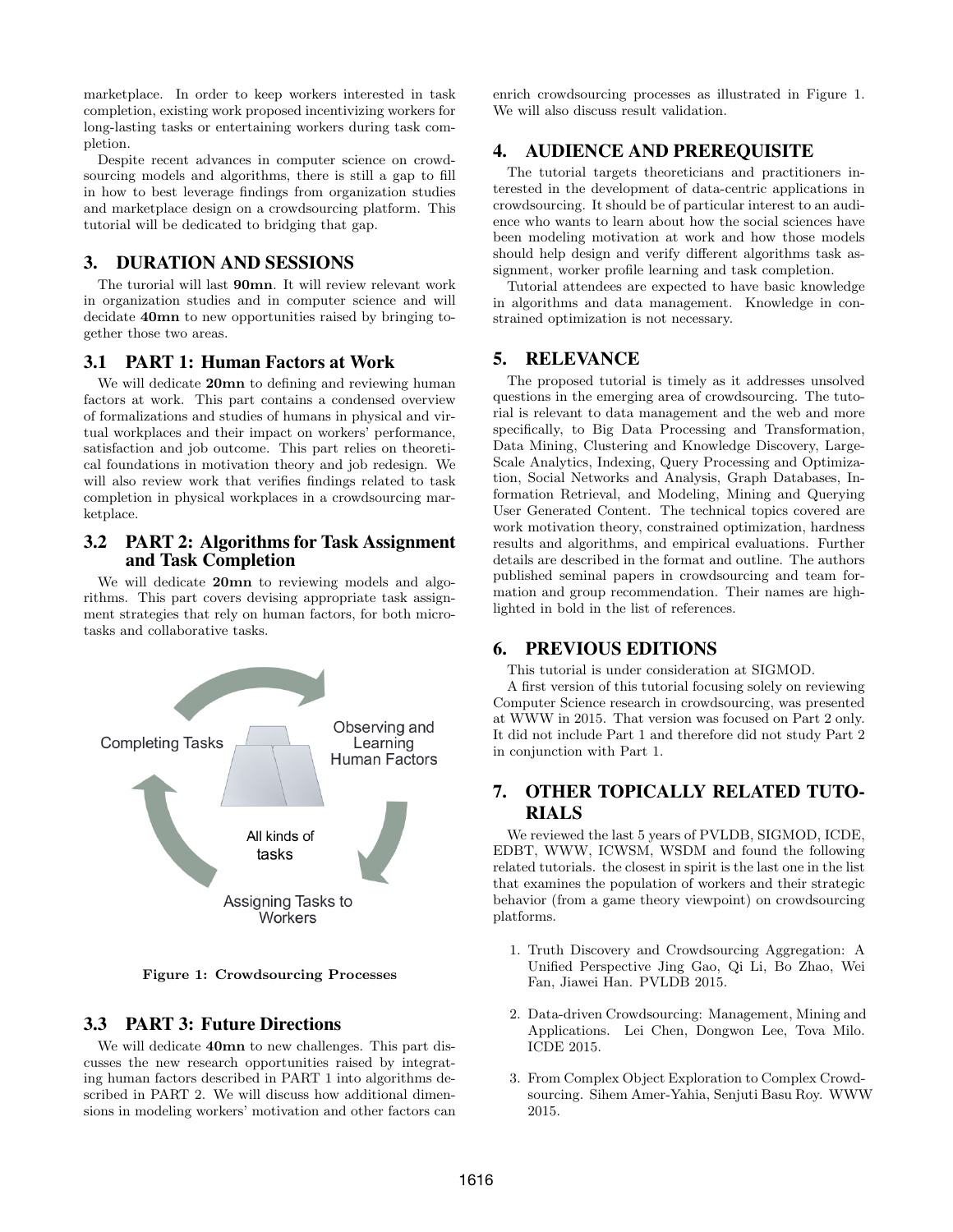- 4. Social Spam, Campaigns, Misinformation and Crowdturfing.Organizers: Kyumin Lee, James Caverlee and Calton Pu. WWW 2014.
- 5. How to use Mechanical Turk for Behavioral Research. Winter Mason, Siddharth Suri. ICWSM 2011.

# 8. BIOS

Sihem Amer-Yahia is DR1 CNRS at LIG in Grenoble where she leads the SLIDE team. Before joining CNRS, she was Principal Scientist at the Qatar Computing Research Institute, Senior Scientist at Yahoo! Research and at&t Labs. Sihem has served on the SIGMOD Executive Board and on the PVLDB and the EDBT Endowments. She is the Editor-in-Chief of the VLDB Journal for Europe and Africa and is on the editorial boards of TODS and the Information System Journal. She is currently serving as area chair for SIGMOD 2016 and is co-chairing the PVLDB 2016 Workshops. Sihem received her Ph.D. in Computer Science from Paris-Orsay and INRIA in 1999.

Senjuti Basu Roy is an Assistant Professor at the Institute of Technology at the University of Washington Tacoma. Prior to joining UW in January 2012, she was a postdoctoral fellow at DIMACS at Rutgers University. Senjuti received her Ph.D. in Computer Science from UT Arlington in May 2011. Her research interests lie in the data and content management of web and structured data with a focus on exploration, analytics, and algorithms. Her research has been published in premier database and IR conferences and journals. Her past industrial experience includes working at Microsoft Research and IBM Research. She has co-chaired KDD Cup 2013, ExploreDB 2016, and serves as a guest editor of JMLR special issue on KDD Cup 2013.

## 9. REFERENCES

We have reviewed several papers in relation with the topic of our tutorial and selected the most relevant papers. We present those papers grouped by topic and rank them in alphabetical order. We present papers of which one of us is a co-author at the end of each group.

#### 9.1 In Crowdsourcing

- 1. Jacob Abernethy, Rafael M. Frongillo: A Collaborative Mechanism for Crowdsourcing Prediction Problems. NIPS 2011: 2600-2608.
- 2. Paul Andr, Haoqi Zhang, Juho Kim, Lydia B. Chilton, Steven P. Dow, Robert C. Miller: Community Clustering: Leveraging an Academic Crowd to Form Coherent Conference Sessions. HCOMP 2013.
- 3. Lydia B. Chilton, Juho Kim, Paul Andr, Felicia Cordeiro, James A. Landay, Daniel S. Weld, Steven P. Dow, Robert C. Miller, Haoqi Zhang: Frenzy: collaborative data organization for creating conference sessions. CHI 2014: 1255-1264.
- 4. Juho Kim, Haoqi Zhang, Paul Andr, Lydia B. Chilton, Anant Bhardwaj, David R. Karger, Steven P. Dow, Robert C. Miller: Cobi: Community-Informed Conference Scheduling. HCOMP 2013.
- 5. Edith Law, Haoqi Zhang: Towards Large-Scale Collaborative Planning: Answering High-Level Search Queries Using Human Computation. AAAI 2011.
- 6. Robert C. Miller, Haoqi Zhang, Eric Gilbert, Elizabeth Gerber: Pair research: matching people for collaboration, learning, and productivity. CSCW 2014: 1043-1048.
- 7. Haoqi Zhang, Andrs Monroy-Hernndez, Aaron D. Shaw, Sean A. Munson, Elizabeth M. Gerber, Benjamin Mako Hill, Peter Kinnaird, Shelly Diane Farnham, Patrick Minder: WeDo: End-To-End Computer Supported Collective Action. ICWSM 2014.
- 8. Atsuyuki Morishima, Sihem Amer-Yahia, Senjuti Basu Roy: Crowd4U: An Initiative for Constructing an Open Academic Crowdsourcing Network. HCOMP 2014.
- 9. Habibur Rahman, Senjuti Basu Roy, Saravanan Thirumuruganathan, Sihem Amer-Yahia, Gautam Das: "The Whole Is Greater Than the Sum of Its Parts": Optimization in Collaborative Crowdsourcing. CoRR abs/1502.05106 (2015).
- 10. Habibur Rahman, Senjuti Basu Roy, Saravanan Thirumuruganathan, Sihem Amer-Yahia, Gautam Das: Task Assignment Optimization in Collaborative Crowdsourcing. ICDM 2015.
- 11. Habibur Rahman, Saravanan Thirumuruganathan, Senjuti Basu Roy, Sihem Amer-Yahia, Gautam Das: Worker Skill Estimation in Team-Based Tasks. PVLDB 8(11): 1142-1153 (2015).
- 12. Senjuti Basu Roy, Sihem Amer-Yahia, Lucas Joppa: ECCO- A Framework for Ecological Data Collection and Management Involving Human Workers. EDBT 2015: 677-682.
- 13. Senjuti Basu Roy, Ioanna Lykourentzou, Saravanan Thirumuruganathan, Sihem Amer-Yahia, Gautam Das: Task assignment optimization in knowledge-intensive crowdsourcing. VLDB J. 24(4): 467-491 (2015).
- 14. Beatrice Valeri, Shady Elbassuoni, Sihem Amer-Yahia: Acquiring Reliable Ratings from the Crowd. HCOMP 2015: 40-41.
- 15. Kosetsu Ikeda, Atsuyuki Morishima, Habibur Rahman, Senjuti Basu Roy, Saravanan Thirumuruganathan, Sihem Amer-Yahia, Gautam Das. Collaborative Crowdsourcing with Crowd4U. VLDB 2016 (demonstration)

## 9.2 In Quantifying and Leveraging Motivation at Work

- 1. B. B. Bederson and A. J. Quinn. Web workers unite! addressing challenges of online laborers. CHI 2011, Extended Abstracts Volume, Vancouver, BC, Canada, May 7-12, 2011, 97-106, 2011.
- 2. D. Chandler and A. Kapelner. Breaking monotony with meaning: Motivation in crowdsourcing markets. Journal of Economic Behavior & Organization, 90:123- 133, 2013.